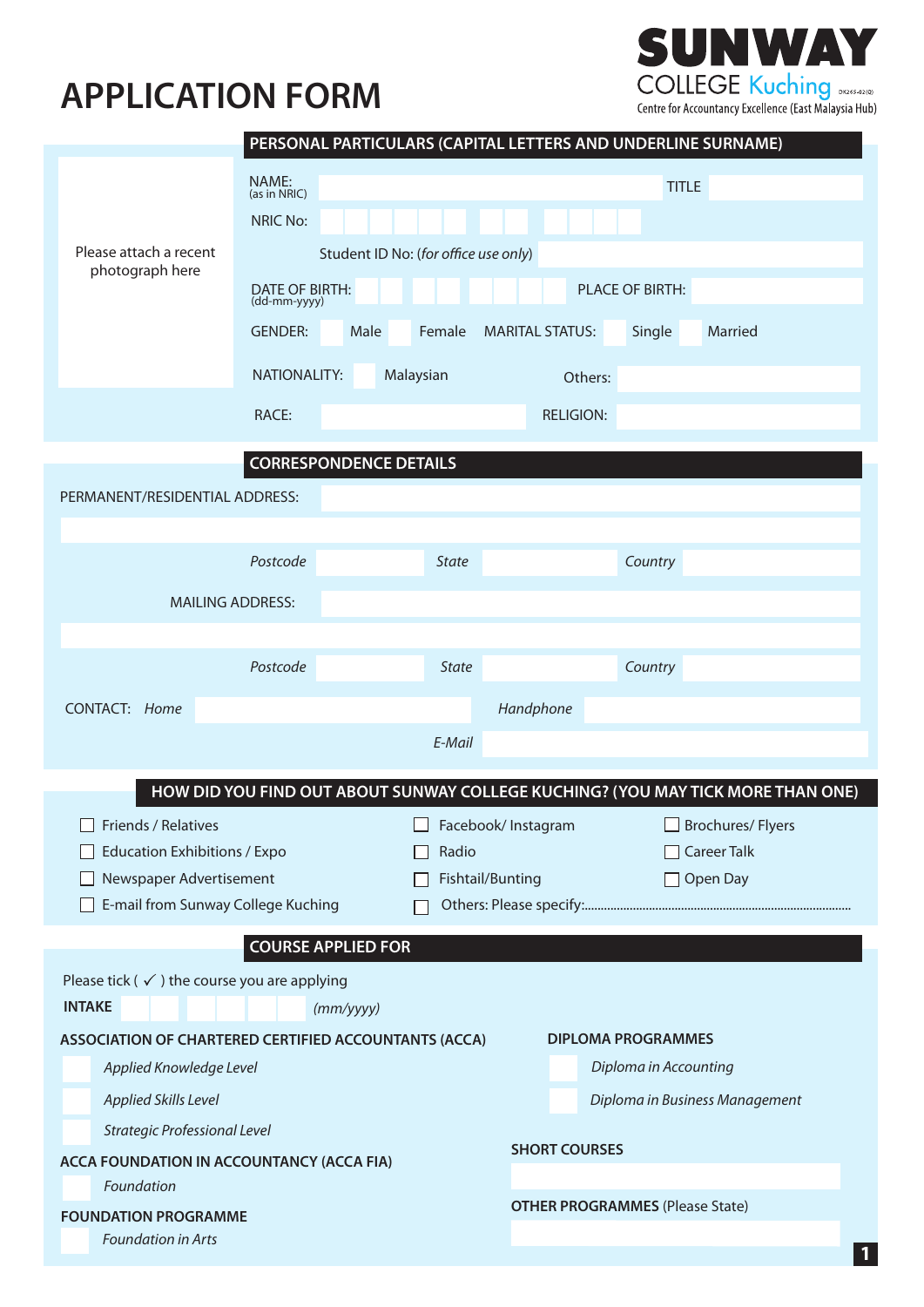|                                                                                                 | <b>EMERGENCY CONTACT</b>                                |                                                                                          |                               |
|-------------------------------------------------------------------------------------------------|---------------------------------------------------------|------------------------------------------------------------------------------------------|-------------------------------|
|                                                                                                 |                                                         | (Person to be contacted in an emergency. If married, please state your spouse's details) |                               |
| <b>Contact Person:</b>                                                                          |                                                         | Relationship:                                                                            |                               |
| Race:                                                                                           |                                                         | Occupation:                                                                              |                               |
| <b>NRIC No:</b>                                                                                 |                                                         |                                                                                          |                               |
| Address:<br>Residential                                                                         | Office<br>Please tick ( $\checkmark$ ) either one only. |                                                                                          |                               |
|                                                                                                 |                                                         |                                                                                          |                               |
|                                                                                                 |                                                         |                                                                                          |                               |
| Postcode:                                                                                       | City:                                                   | State:                                                                                   | Country:                      |
| <b>Contact No:</b>                                                                              | (Mobile)                                                | (Email)                                                                                  |                               |
|                                                                                                 | <b>MEDICAL HISTORY</b>                                  |                                                                                          |                               |
|                                                                                                 |                                                         |                                                                                          |                               |
| <b>DISABLED:</b><br>NON-DISABLED:                                                               |                                                         |                                                                                          | (Please specify)<br>OKU No:   |
| Any medical condition which<br>may be of concern:                                               | Asthma<br>Allergies                                     | <b>Colour Blindness</b>                                                                  | <b>Heart Condition</b><br>Nil |
| Others, please state:                                                                           |                                                         |                                                                                          |                               |
|                                                                                                 | <b>ACADEMIC RECORDS</b>                                 |                                                                                          |                               |
| Were you previously or currently pursuing any course at another institution of higher learning? |                                                         |                                                                                          | NO:<br>YES:                   |
| If YES, Course of Study:                                                                        |                                                         |                                                                                          | Intake (Mth & Yr):            |
| <b>Highest qualification attained:</b>                                                          |                                                         |                                                                                          | Year of Completion:           |
| <b>SPM</b><br>IGCSE 'O' Level                                                                   | <b>GCE 'A' Level</b><br><b>STPM</b>                     |                                                                                          |                               |
|                                                                                                 |                                                         | School/Institution:                                                                      |                               |
|                                                                                                 | <b>FINANCIAL RESOURCES / SPONSORSHIP</b>                |                                                                                          |                               |
|                                                                                                 |                                                         |                                                                                          |                               |
| Name of Sponsor:                                                                                |                                                         |                                                                                          |                               |
| <b>NRIC No:</b><br>(if applicable)                                                              |                                                         | <b>Contact No:</b>                                                                       |                               |
| Relationship:                                                                                   |                                                         |                                                                                          | (Handphone)                   |
|                                                                                                 |                                                         |                                                                                          | (Home)                        |
| Occupation:<br>(if applicable)                                                                  |                                                         |                                                                                          |                               |
|                                                                                                 |                                                         |                                                                                          | (Office)                      |

- **CONDITIONS**
- *A student whose application is approved must proceed to enrol in the desired programme/subject using the Enrolment Form each semester and make payment of all fees and deposits due as set out in the Fee Schedule.*
- *Failure to pay fees within the stipulated time may result in the student being barred from classes, examinations and use of College facilities. All General Fees are not refundable.*
- *No exemptions may be obtained with effect from September 2013 on MQA compulsory subjects previously attempted across different programmes.*
- *The proportion of Tuition Fee Refund, upon official withdrawal, is shown below:*
- *1). Before commencement of intake: 100% of tuition fee. 2). 1-3 days after commencement of intake: 75% of tuition fee.*
- *3). 4-5 days after commencement of intake: 50% of tuition fee. 4). Thereafter, NO Refund. An administration fee of RM100.00 may be levied for application of Tuition Fee Refund.*
- *Any course transfer (add/drop) must be made in writing within 2 weeks of the commencement of the semester. The approval for transfer of tuition fees is at the*  discretion of the Chief Executive Officer. A full fee is only transferable if the application for transfer is received before the commencement of the semester. Howev*er, if the fee for the new course or subject is higher, the student will be required to top up the difference. The processing fee for each application for transfer is RM100.00.*
- *The management reserves the right to cancel/postpone commencement of lectures if the number of students falls below 5. Students must abide by the Sunway College Kuching rules and regulations as per the handbook.*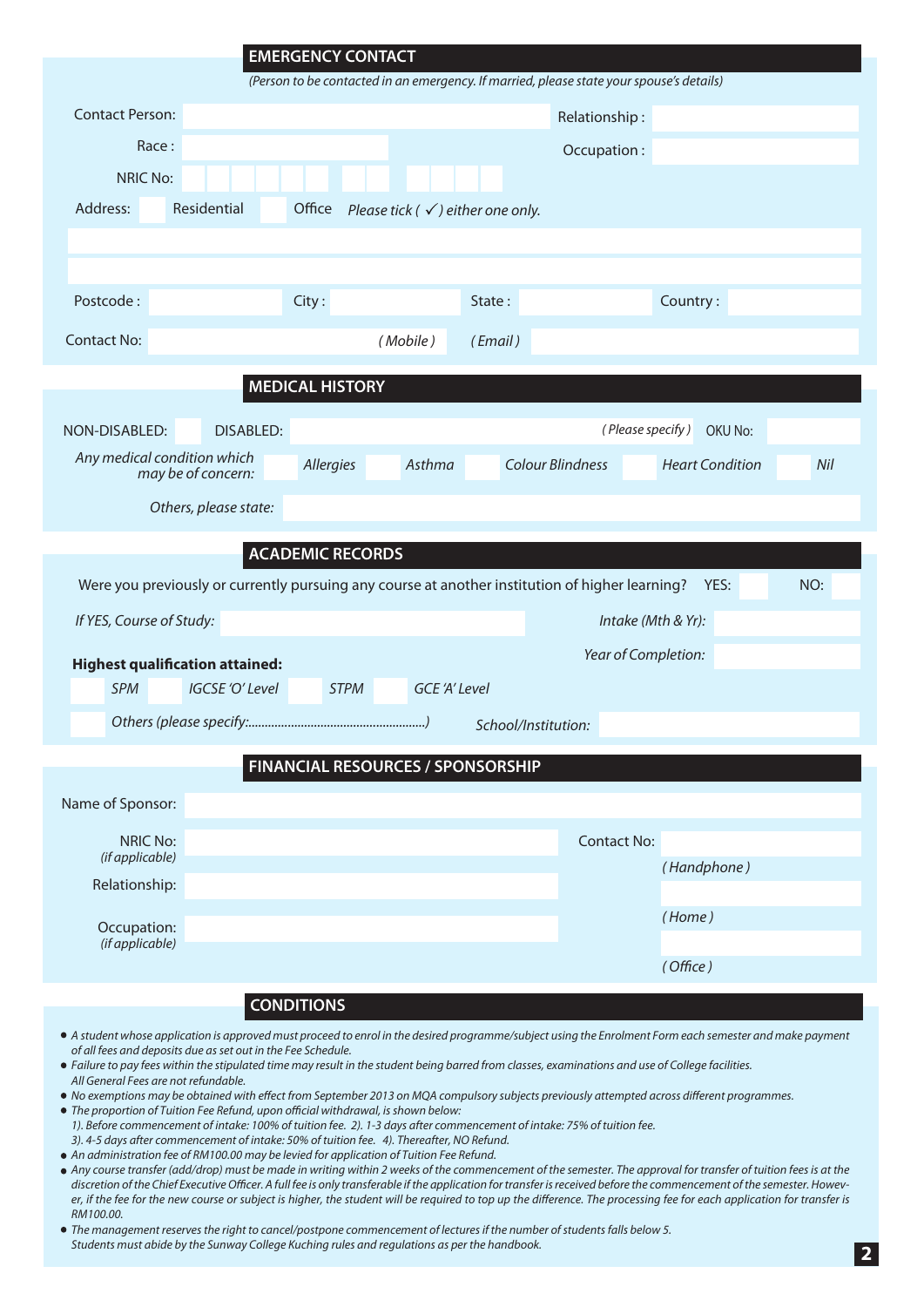## **ENCLOSURES (Documents Checklist)**

| <b>Registration Fee:</b> | RM        | (non refundable)                                                                                                          |
|--------------------------|-----------|---------------------------------------------------------------------------------------------------------------------------|
| <b>Application Fee:</b>  | RM        | (non refundable)                                                                                                          |
| Resource Fee:            | <b>RM</b> | (non refundable)                                                                                                          |
| Deposit:                 | <b>RM</b> | (refundable)                                                                                                              |
|                          |           | valid for 1 year upon completion of programme 1 original copy of official receipt must be submitted, with the access card |

### *Document Checklist:*

*4 passport-sized photographs*

- *1 certified copy of birth certificate*
- *1 certified copy of NRIC*
- *1 copy of school leaving certificate*
- *1 certified copy of SPM/STPM/UEC/CAT*

*certificate (as applicable) If financed by scholarship/study loan, please attach documentary evidence*

*NOTES: Please note that your application will NOT be processed if the documents are incomplete.*

*This completed form may be sent to Operations Department, Sunway College Kuching, No.1, Song Plaza (1st Floor), Lot 12168, Block 16 KCLD, Jalan Tun Jugah/ Jalan Song Intersection, 93350 Kuching, Sarawak. Please DO NOT send cash through the post. Sunway College Kuching will NOT be held responsible for the loss of the cash or any other eventualities arising from the mailing of cash. Cheque, Bankdrafts, Money/Postal Orders are to be made payable to 'Sunway TES (East Malaysia) Sdn. Bhd.'*

## **ACKNOWLEDGEMENT, AGREEMENT AND CONSENT**

#### *APPLICANT:*

- *I have read and fully understand the terms and conditions governing admission before submitting this application.*
- *I have read the Personal Data Protection Notice provided by Sunway (persuant to section 7 of the PDPA 2010) http://swck.edu.my/pdpa\_notice\_eng/ (English version)or http://swck.edu.my/pdpa\_notice\_bm/ (Malay version) which includes the purposes for which my personal data is collected/processed and classes of third parties to whom Sunway College Kuching may disclose my personal data to.*
- *I hereby give consent to Sunway College Kuching to process my personal data in accordance with the Personal Data Protection Notice.*
- *I authorise the college to release my academic/educational progress to my parent/guardian (details of which are in the next column) (If applicant is below 18 years old).*
- *I hereby declare that all information provided by me in this form, including those information given in all other documents submitted with this form, is complete and accurate. I also accept that Sunway College Kuching reserves the right to vary or reverse any decision regarding admission and enrolment made on the basis of incomplete or inaccurate information.*
- *I further agree to allow Sunway College Kuching to use, without any charge, my personal information including photographs and videos for publicity and/or promotional purposes.*
- *I further agree to: Abide by the Sunway College Kuching policies, rules and regulations at all times. - Accept that Sunway College Kuching reserves the right to revise the current fees in line with its continuous course development policies.*

# **ACKNOWLEDGEMENT, AGREEMENT AND CONSENT ON THE PROTECTION OF DATA**

### *PARENT/GUARDIAN/ SPONSOR (if applicant is below 18 yrs old)*

- *I hereby agree to pay all fees due on the dates stipulated by Sunway College Kuching. I understand and agree that Sunway College Kuching has the right to bar my child/ward, including deregistration, due to default in payment of fees.*
- *I have read the Personal Data Protection Notice provided by Sunway (persuant to section 7 of the PDPA 2010) http://swck.edu.my/pdpa\_notice\_eng/ (English version) or http://swck.edu.my/pdpa\_notice\_bm/ (Malay version) which includes the purposes for which the student's data is collected/processed and classes of third parties to whom Sunway College Kuching may disclose my personal data to.*
- *I hereby give consent to Sunway College Kuching to process my/the student's personal data in accordance with the Personal Data Protection Notice.*

| 1001551101101                             | _____ |
|-------------------------------------------|-------|
| Signature of Parent/<br>Guardian/Sponsor: |       |
| Name as in NRIC:                          |       |
| NRIC No.:                                 |       |
| Occupation:                               |       |
| Contact No. (Mobile):                     |       |
| Date: (dd/mm/yy):                         |       |
|                                           |       |

## **ACKNOWLEDGEMENT, AGREEMENT AND CONSENT ON THE PROTECTION OF MY PERSONAL DATA**

*Signature of Applicant :*

*NRIC No. :*

*Name as in NRIC :*

*Date: (dd/mm/yy) :*

### *APPLICANT (On attaining 18 yrs of age)*

- *I have read the Personal Data Protection Notice provided by Sunway (persuant to section 7 of the PDPA 2010) http://swck.edu.my/pdpa\_notice\_eng/ (English version) or http://swck.edu.my/pdpa\_notice\_bm/ (Malay version) which includes the purposes for which my personal data is collected/processed and classes of third parties to whom Sunway College Kuching may disclose my personal data to.*
- *I hereby give consent to Sunway College Kuching to process my personal data in accordance with the Personal Data Protection Notice.*
- *I authorise the college to release my academic/educational progress to my parent/guardian.*
- *I hereby declare that all information provided by me in this form, including those information given in all other documents submitted with this form, is complete and accurate. I also accept that Sunway College Kuching reserves the right to vary or reverse any decision regarding admission and enrolment made on the basis of incomplete or inaccurate information.*
- *I further agree to allow Sunway College Kuching to use, without any charge, my personal information including photographs and videos for publicity and/or promotional purposes.*
- *I further agree to: Abide by the Sunway College Kuching policies, rules and regulations at all times. - Accept that Sunway College Kuching reserves the right to revise the current fees in line with its continuous course development policies.*

| Signature of      |  |
|-------------------|--|
| Applicant:        |  |
|                   |  |
| Name as in NRIC:  |  |
|                   |  |
| NRIC No.:         |  |
|                   |  |
| Date: (dd/mm/yy): |  |